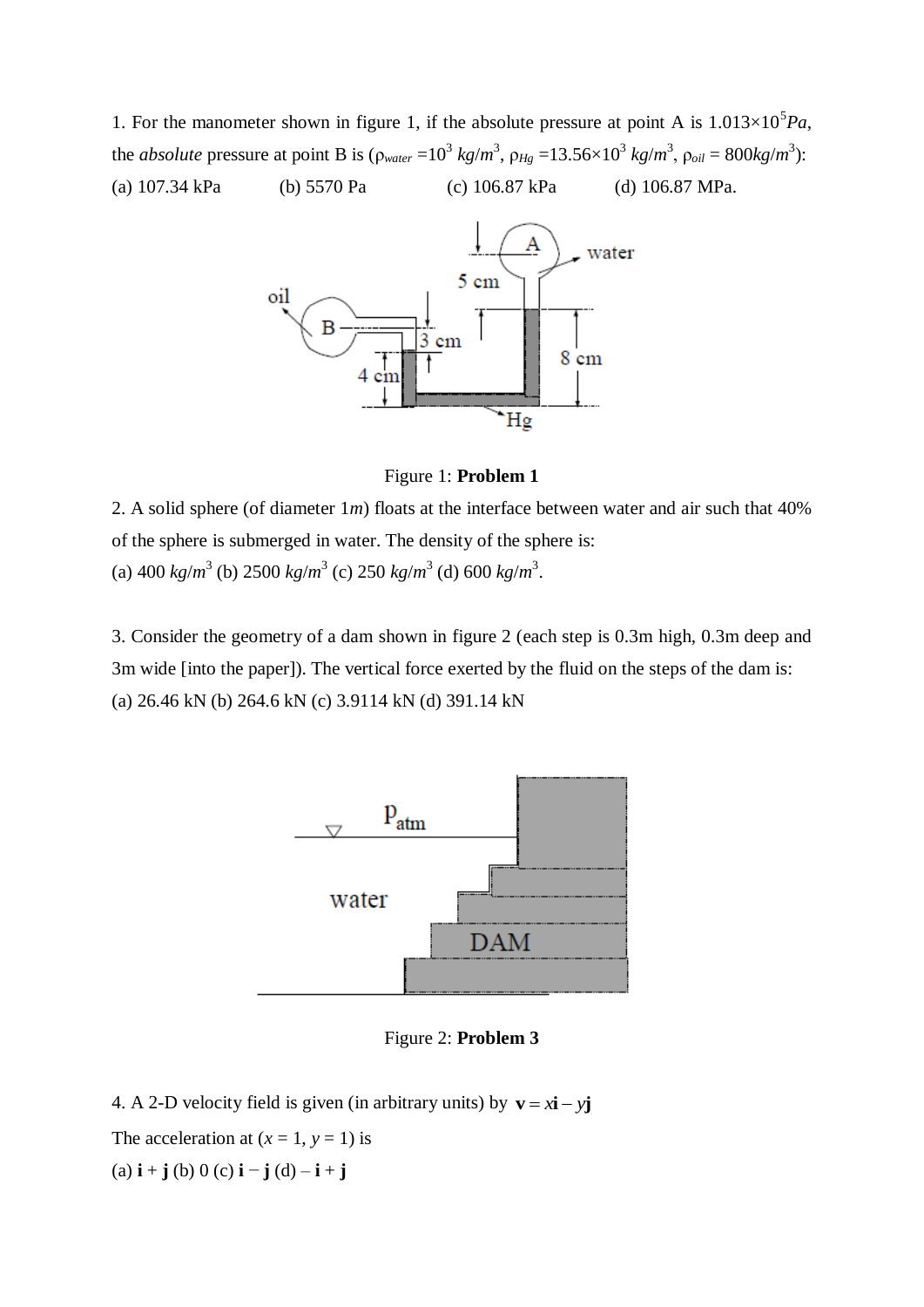5. Which of the following statements are TRUE:

P. A streamline is perpendicular to the local velocity vector in the fluid.

Q. Path lines and streak lines are the same in an unsteady flow.

R. Streak lines are produced by continuously injecting a dye at a point, and observing its consequent evolution.

S. Stream lines and streak lines are the same in a steady flow.

(a) P and R (b) R and S (c) O and S (d) O and R

6. Given the Eulerian velocity field  $\mathbf{v} = 5t\mathbf{i} + 2xz\mathbf{j} + ty^2\mathbf{k}$ 

the acceleration of the material particle that is present at  $x = 1$ ,  $y = 1$ ,  $z = -1$  at  $t = 2$  is :

(a) 5**i**−16**j**−7**k** (b) 5**i**+**k** (c) 10**i**−2**j**+2**k** (d) 5**i**+16**j**+7**k**.

7. For the system shown in figure 3, both the tank and the tube are open to the atmosphere (here, s.g. denotes specific gravity of the liquid). If  $\theta = 30^{\circ}$ , the length *L* of the liquid in the inclined tube is





8. For the system shown in figure 4, the Gate B is 30 cm high, 60 cm wide (into the paper), and is hinged at the top. There is a rigid stopper that prevents the gate to move into the water. The water depth *H* that will first cause the gate to open is:

(a) 0.56 m (b) 2.24 m (c) 1.12 m (d) 3.36 m



Figure 4: **Problem 8**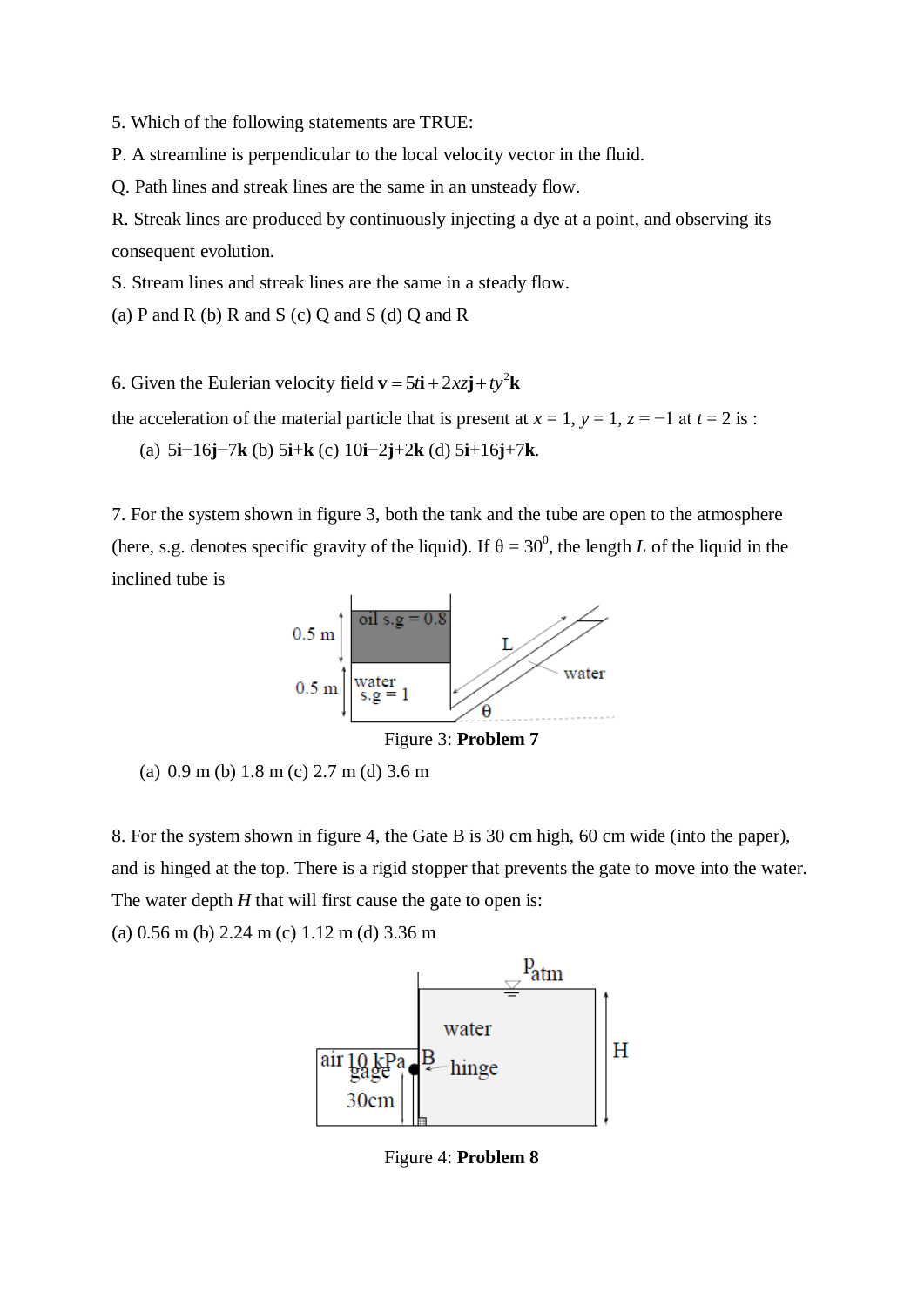9. For two-dimensional flow in a channel with velocity profile shown in figure 5, the viscous shear stress on the surface AA of the fluid element shown (shaded in the figure) is in the direction of the unit vector

(a) 
$$
\mathbf{i}
$$
 (b)  $\mathbf{j}$  (c)  $-\mathbf{i}$  (d)  $-\mathbf{j}$ 



Figure 5: **Problem 9**

10. A two-dimensional velocity field in Cartesian coordinates is given by

$$
\mathbf{v} = (x^2 - axy)\mathbf{i} + (bxy - \frac{y^2}{2})\mathbf{j}
$$

If the flow is incompressible, the values of *a* and *b* are

(a)  $a = 1, b = 2$  (b)  $a = -1, b = 2$  (c)  $a = -1, b = -2$  (d)  $a = 1, b = 2$ 

11. For fully-developed fluid (viscosity m, density r) flow in a pipe with an average velocity *V*, diameter *D*, if the pipe length *L* is doubled, the friction factor *f* will

(a) increase twice (b) remain the same (c) increase four times (d) decrease by a factor of two

12. If a stream of fluid flowing past a sphere of diameter *D* causes a force *F* on the sphere that depends *only* on *U*, *D* and m, then the force must be proportional to

(a) 
$$
\frac{\rho UD}{\mu}
$$
 (b)  $\rho U^2 D^2$  (c)  $\frac{\mu U}{D}$  (d)  $\mu UD$ 

13. A solid block (mass *M*) slides down an inclined plane while lubricated by a thin film of very viscous oil, as shown in figure 6. The contact area between the block and the liquid is *A*  and the liquid film thickness is *h*. Assume a *linear* velocity distribution in the film. If  $M = 6$ kg,  $h = 1$  mm,  $A = 40$  cm<sup>2</sup>,  $\theta = 45^\circ$ , and  $\mu = 1$  Pa s, the velocity *V* with which the block will slide is (use  $g = 9.8 \text{ m/s}^2$ ):

(a) 0.103944 m/s (b) 100.3944 m/s (c) 10.3944 m/s (d) 1.03944 m/s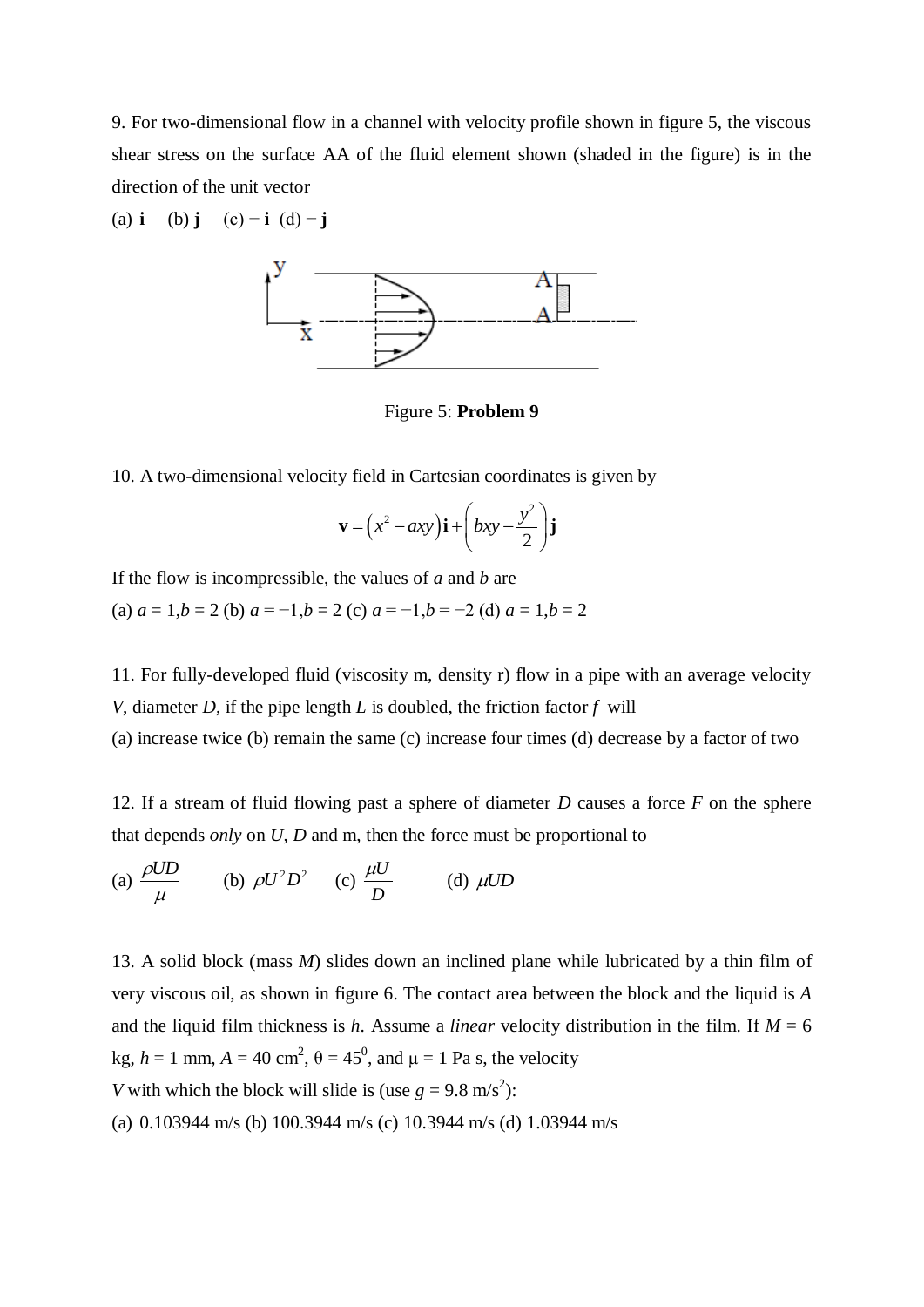

Figure 6: **Problem 13**

14. Consider the motion of a very tiny spherical particle (radius *R*, velocity *V*) in a fluid (viscosity  $\mu$ ). Owing to the small dimensions, the viscous forces in the flow are very large compared to inertial forces, and hence the density (ρ) of the fluid is *not* a relevant physical parameter. Which one of the following non-dimensional groups is a correct representation of the drag force *F* experienced by the sphere:

(a)  $F/(\mu V/R)$ <sup>2</sup>/*R*) (c) *F*/(μ*VR*) (d) *F*/(μ*VR*<sup>2</sup> (d)  $F/(\mu VR^2)$ 

15. Consider the flow in the annular region formed between two concentric cylinders (see figure 7) of inner diameter  $D_i$  and outer diameter  $D_o$ . If  $D_o = 2D_i$ , the hydraulic diameter for flow in the annular region is:



Figure 7: **Problem 15**

16. Consider the fully-turbulent flow of water in a very rough pipe, where the friction factor is independent of the Reynolds number. The pressure difference across the ends of the pipe 4*P* and the length *L* of the pipe are kept constant. If the diameter of the pipe is *increased* by two times, i.e.,  $D_2 = 2D_1$ , the volumetric flow rate  $Q_2$  (for pipe with diameter  $D_2$ ) is related to the flow rate  $Q_1$  (for pipe with diameter  $D_1$ ) as:

(a)  $Q_2 = Q_1 \sqrt{32}$  (b)  $Q_2 = Q_1/\sqrt{32}$  (c)  $Q_2 = Q_1/2$  (d)  $Q_2 = 2Q_1$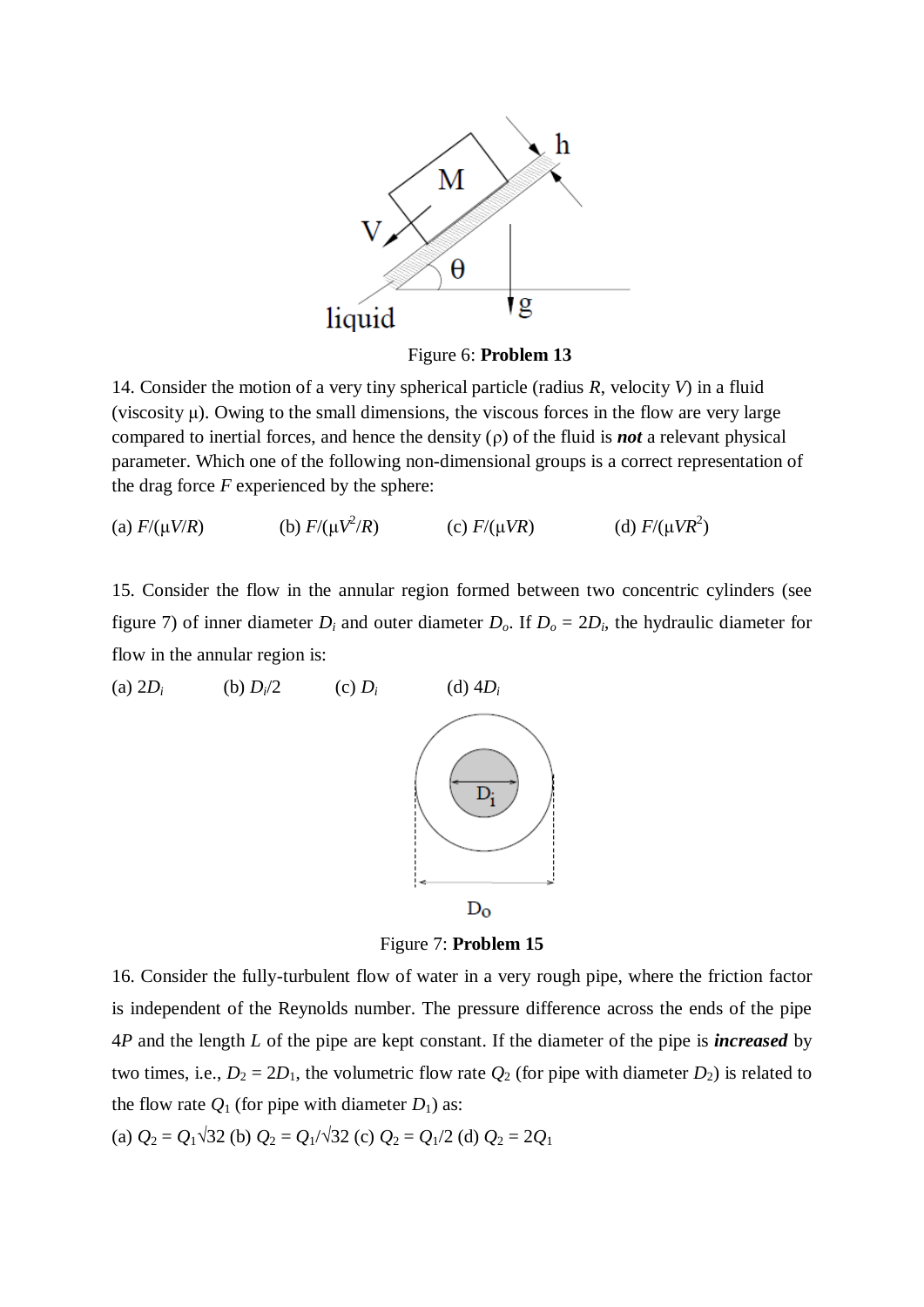17. A large pump is to deliver  $1.5m<sup>3</sup>/s$  of water from a 40*cm* dia impeller with a pressure rise of 400*kPa*. To design this, a lab-scale model with an 8*cm* dia impeller is to be used with water as the fluid with identical properties as in the prototype. The pressure rise ∆*P* in the pump is related to the volumetric flow rate *Q*, density of fluid ρ, viscosity μ, diameter of the impeller *D*. Using dimensional analysis, the flow rate  $Q_m$  (in  $m^3/s$ ) and pressure rise  $\Delta P$  (in kPa) to be expected in the model are respectively given by:

(a) 
$$
Q_m = 7.5
$$
,  $\Delta P = 8$  (b)  $Q_m = 0.3$ ,  $\Delta P = 8$  (c)  $Q_m = 7.5$ ,  $\Delta P = 10^4$  (d)  $Q_m = 0.3$ ,  $\Delta P = 10^4$ .

18. Within a boundary layer (for laminar flow past a flat plate), as the Reynolds number increases, the velocity gradient at the surface of the plate

(a) decreases (b) increases (c) remains the same (d) is zero

19. Consider uniform laminar flow past a flat plate with velocity *U*. Let the total drag force on the plate of length *L* be  $F_{old}$ . If the length of the plate is increased to 4*L*, the drag force *Fnew* for this case is related to *Fold* as (a)  $F_{new} = 4F_{old}$  (b)  $F_{new} = F_{old}$  (c)  $F_{new} = F_{old}/2$  (d)  $F_{new} = 2F_{old}$  (e)  $F_{new} = F_{old}/4$ 

20. A line vortex is located at  $x = 2$ ,  $y = 2$ , and the velocity component *v*q at  $x = 0$ ,  $y = 0$  is 12 *m/s*. The values of *vr* and *v*q (in *m/s*) at  $x = 1$ ,  $y = 1$  are respectively given by:

(a) 0, 1 (b) 1, 0 (c) 1, 1 (d) 0, 0

21. For uniform, 2-D, potential flow past a circular cylinder (as shown in figure 8), the velocity components at points A and B are given by:

(a) Point A:  $v_r = 2U$ ,  $v_{\theta} = 0$  Point B:  $v_r = 2U$ ,  $v_{\theta} = 0$ .

(b) Point A:  $v_r = 0$ ,  $v_{\theta} = 0$  Point B:  $v_r = 0$ ,  $v_{\theta} = 2U$ 

- (c) Point A:  $v_r = 0$ ,  $v_{\theta} = 2U$  Point B:  $v_r = -2U$ ,  $v_{\theta} = -2U$
- (d) Point A:  $v_r = 0$ ,  $v_{\theta} = 0$  Point B:  $v_r = 0$ ,  $v_{\theta} = -2U$



Figure 8: **Problems 21 and 22**